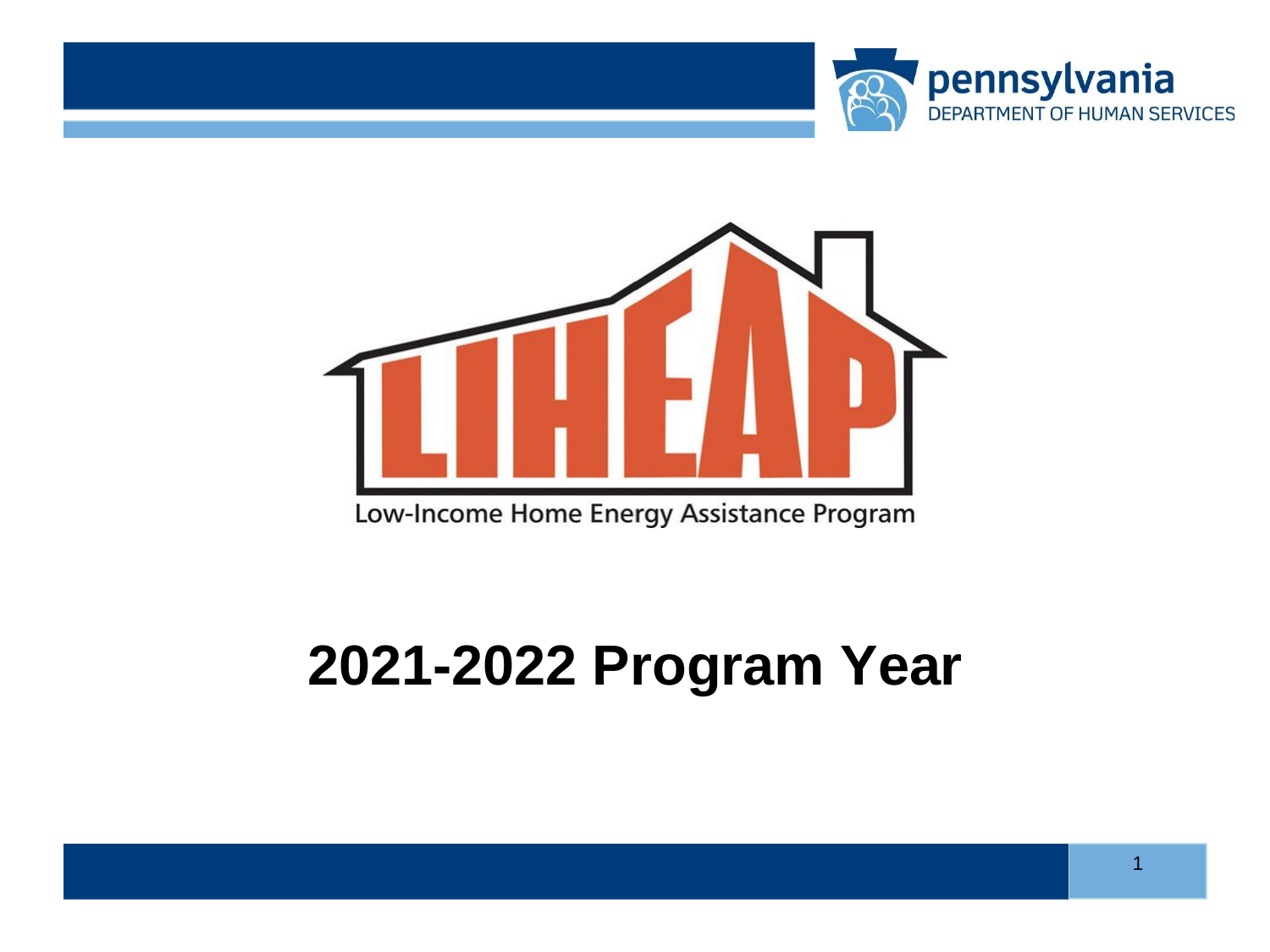



#### **LIHEAP is…**

**the**

#### **Low-Income Home Energy Assistance Program**

- A federally-funded block grant to help low-income households afford home energy costs
- Pennsylvania offers heating assistance and energy efficiency improvements

**\***Pennsylvania received **\$200 million** for the 2020-21 program year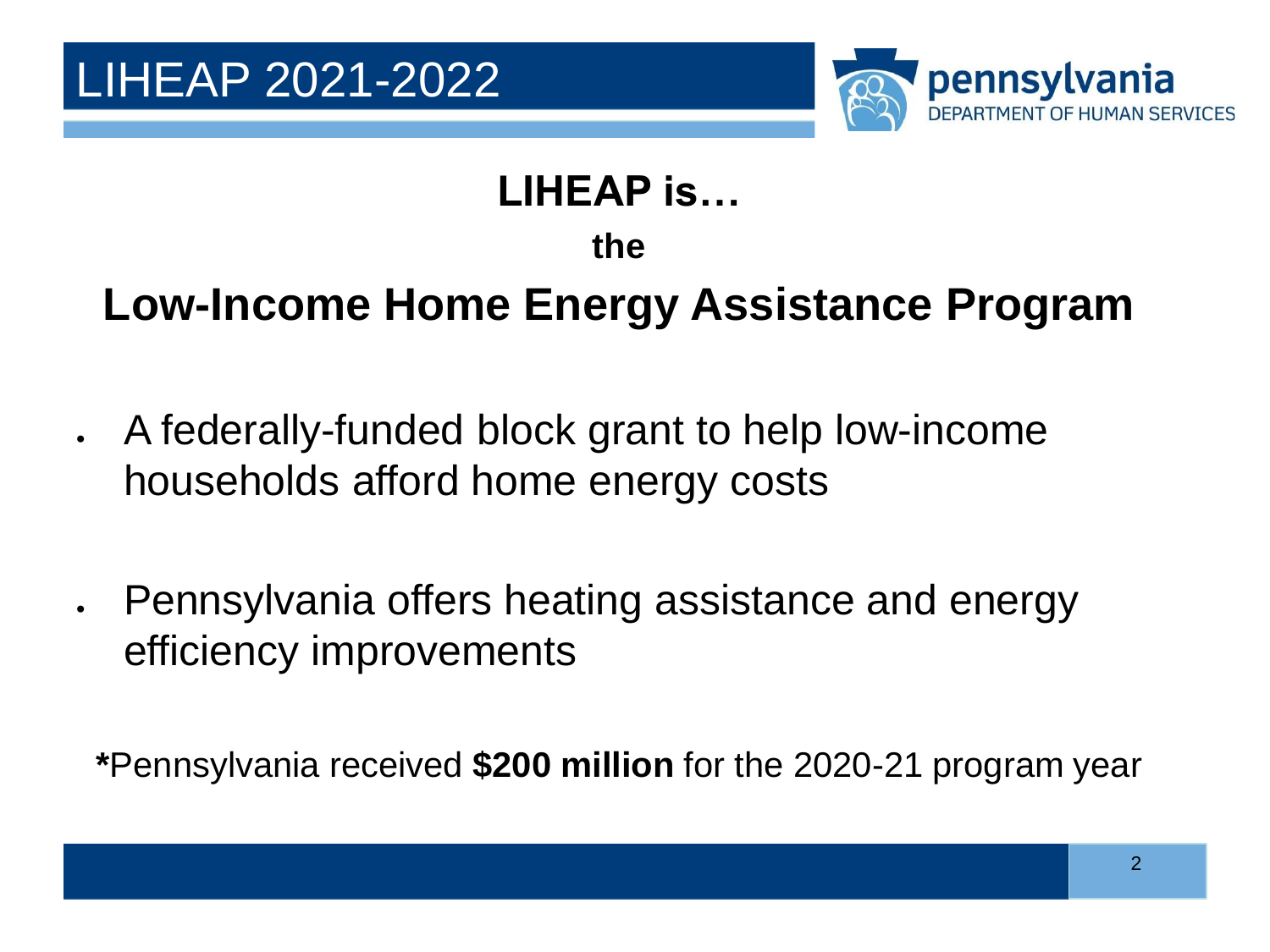#### LIHEAP 2021-2022



Administered by the Department of Human Services (**DHS**)

- − LIHEAP Cash benefits
- − LIHEAP Crisis benefits for fuel supply emergencies
- − 67 County Assistance Offices (CAOs)

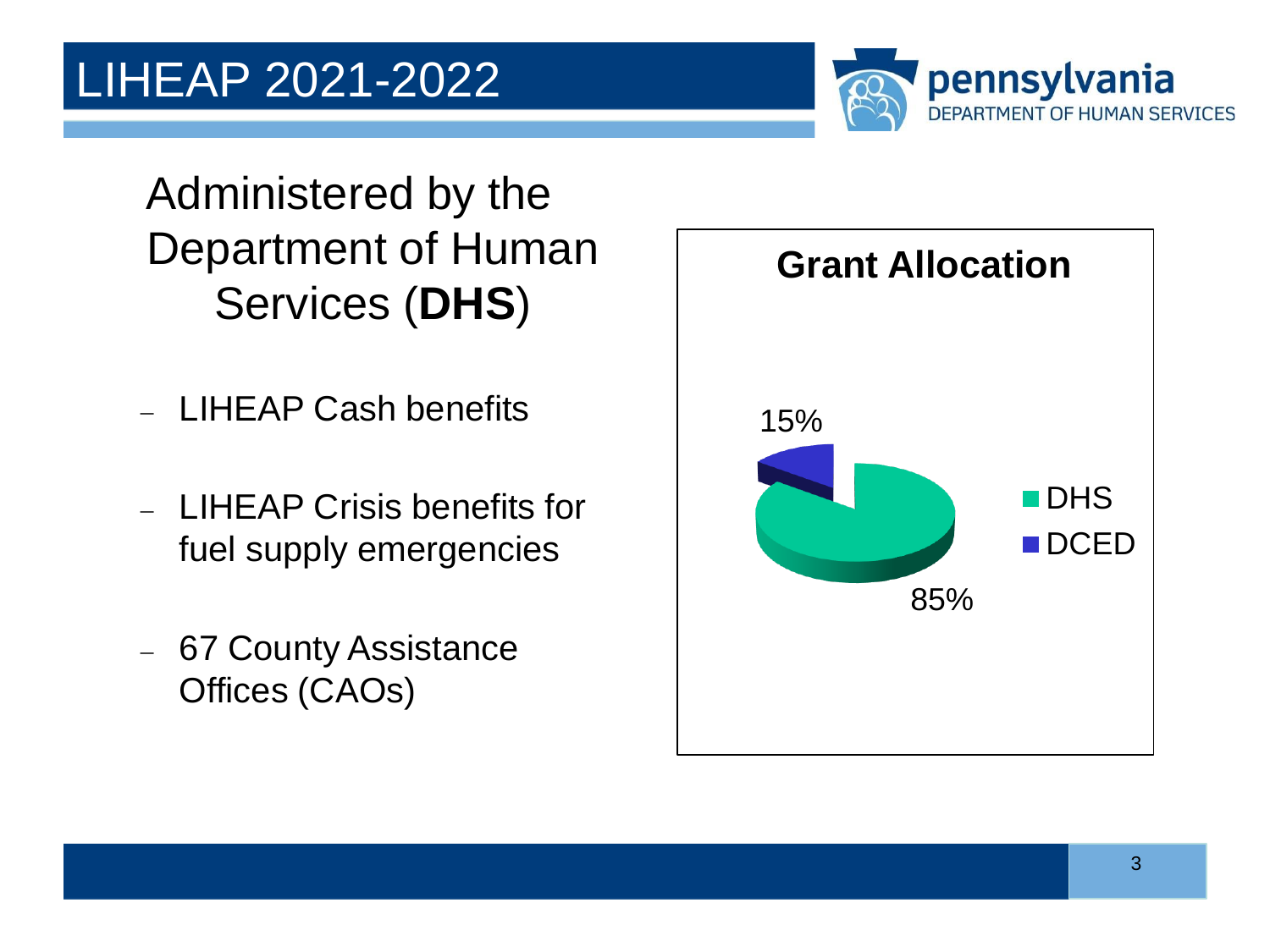

Administered by the Department of Community and Economic Development (**DCED**):

- − LIHEAP Weatherization Assistance
- − LIHEAP Crisis benefits for inoperative heating systems (Crisis Weatherization)

− 36 Weatherization agencies

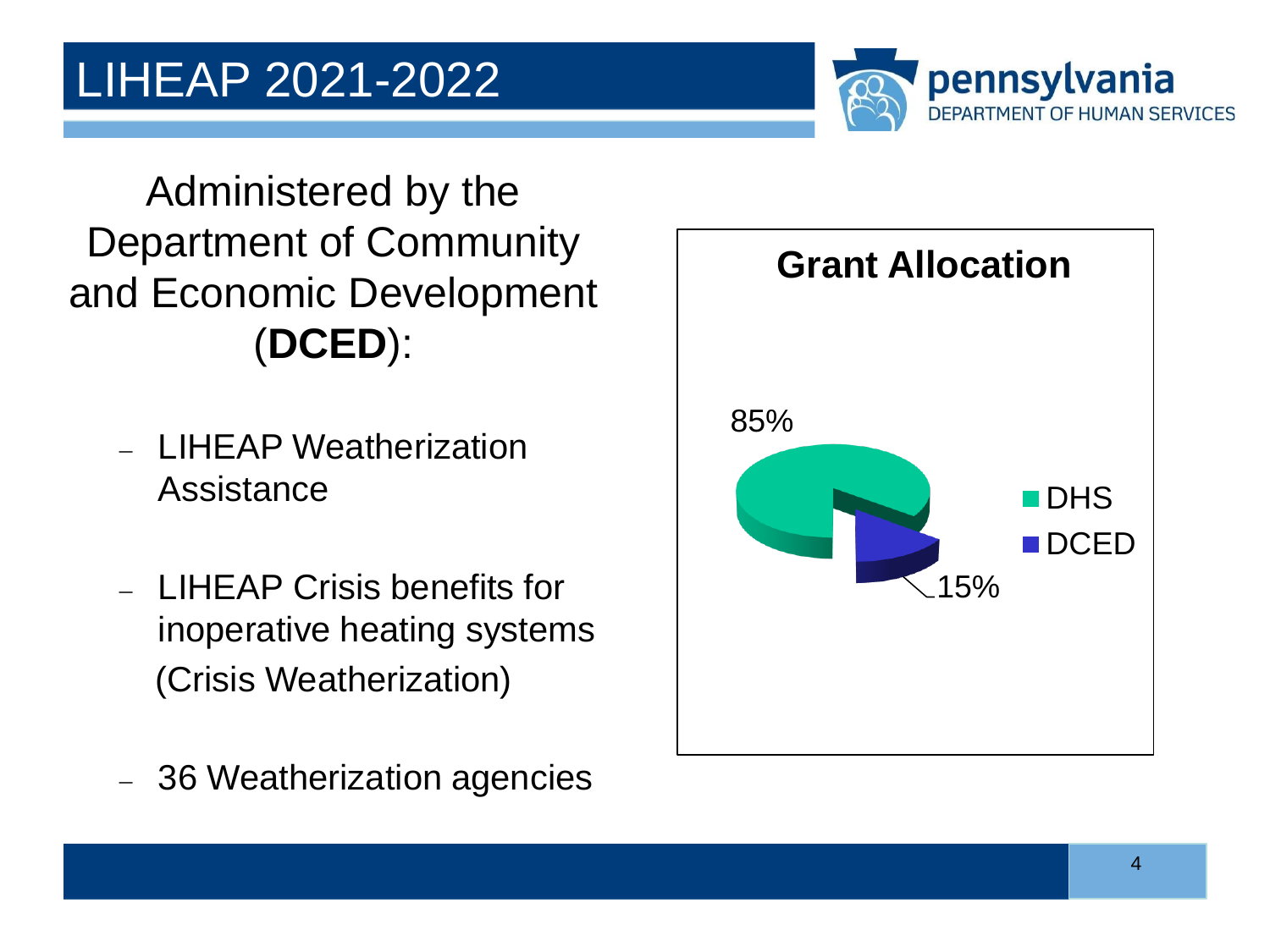

#### **Some 2020-2021 stats:**

#### LIHEAP Cash

- **503,415** applications
- **60%** approved
- Average benefit of **\$280**
- LIHEAP Crisis
- **116,639** applications approved
- Average benefit of **\$435**

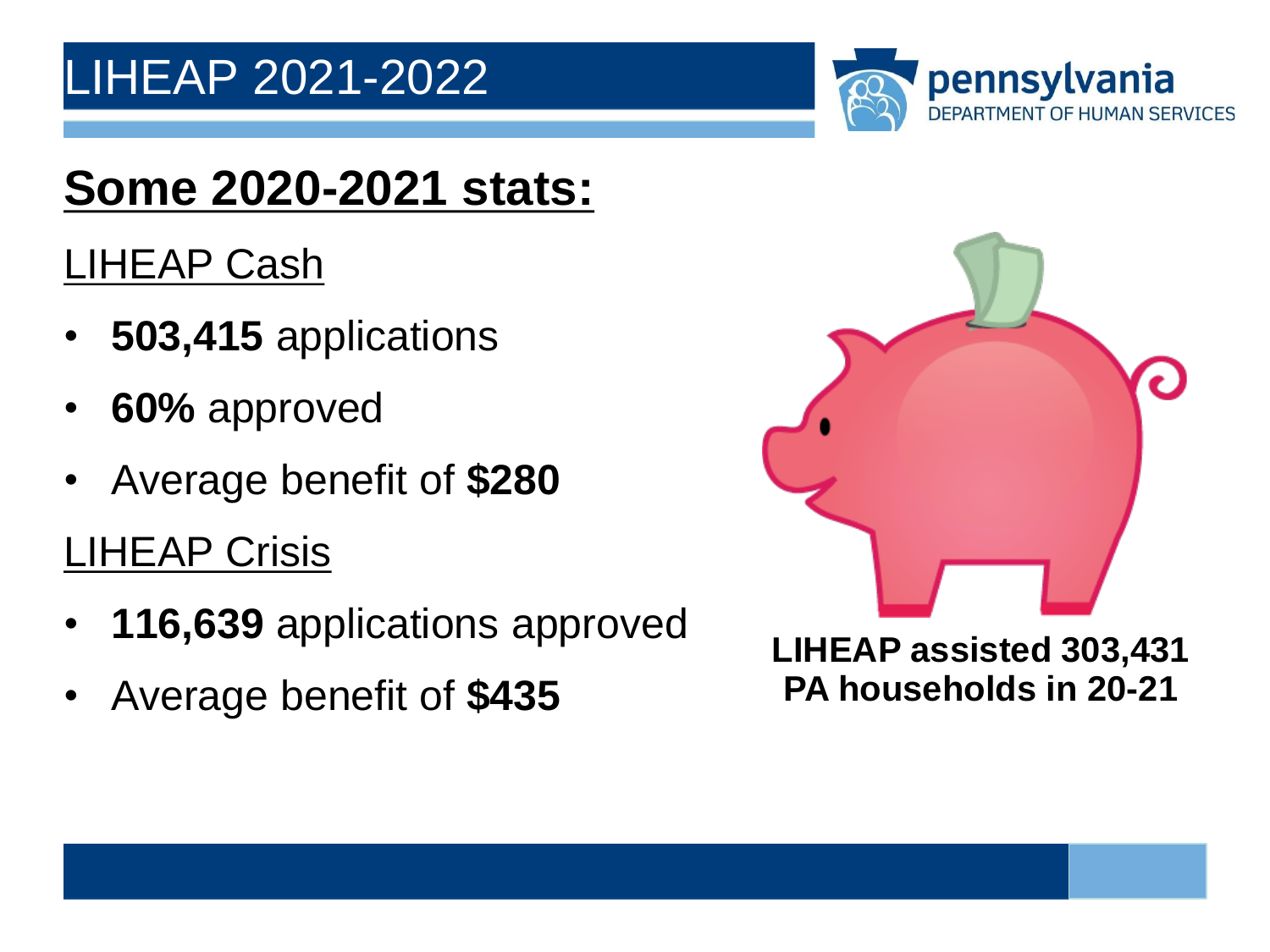#### LIHEAP 2021-2022

![](_page_5_Picture_1.jpeg)

#### **Some 2021-2022 stats so far:**

#### LIHEAP Cash

- **389,968** applications
- **63%** approved
- Average benefit of **\$562**
- LIHEAP Crisis
- **82,113** applications approved
- Average benefit of **\$563**

\*as of 2/14/2022

![](_page_5_Picture_11.jpeg)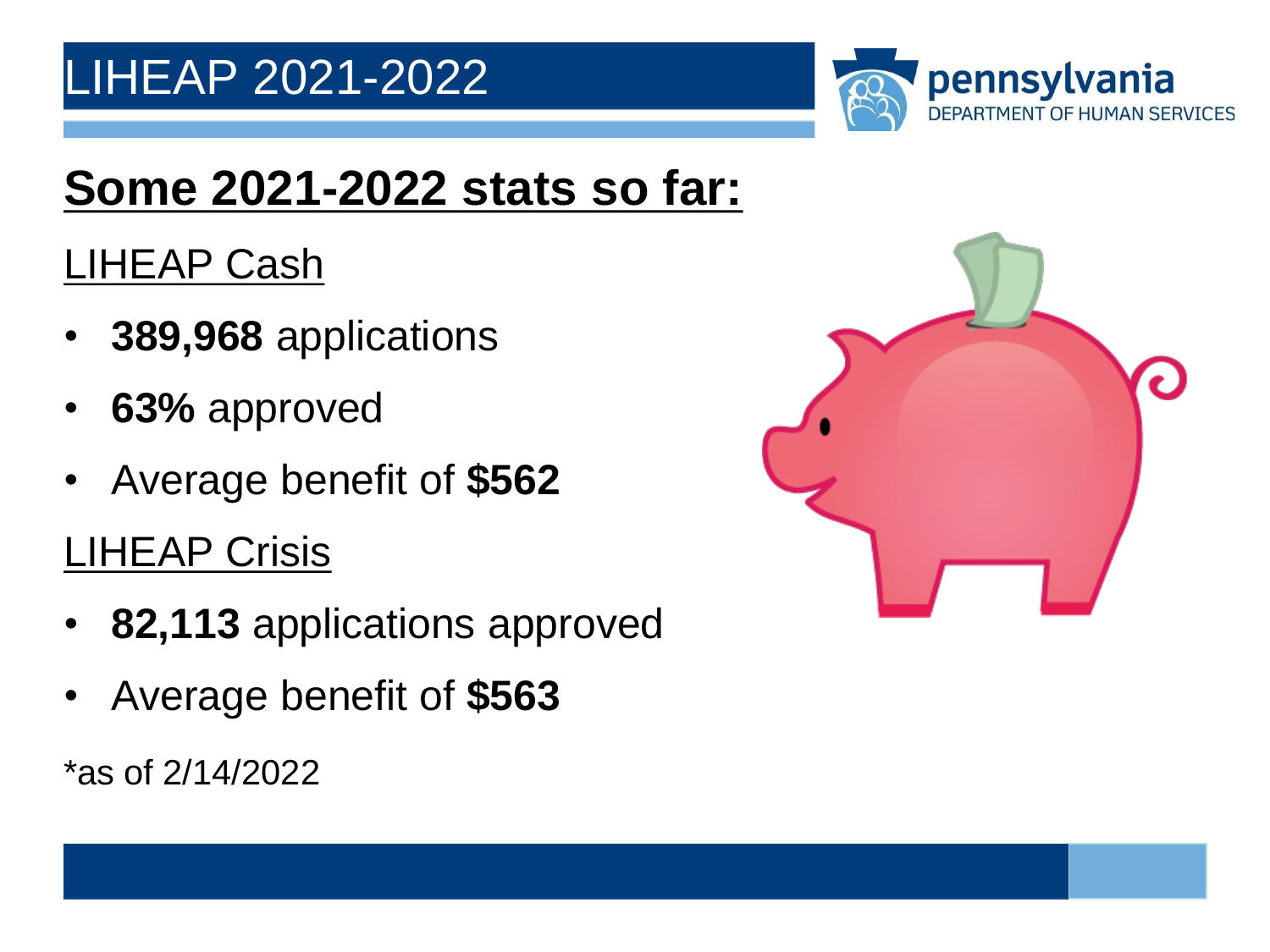![](_page_6_Picture_1.jpeg)

### 21-22 Program Dates: **October 18th 2021** through **May 6th 2022**

![](_page_6_Picture_3.jpeg)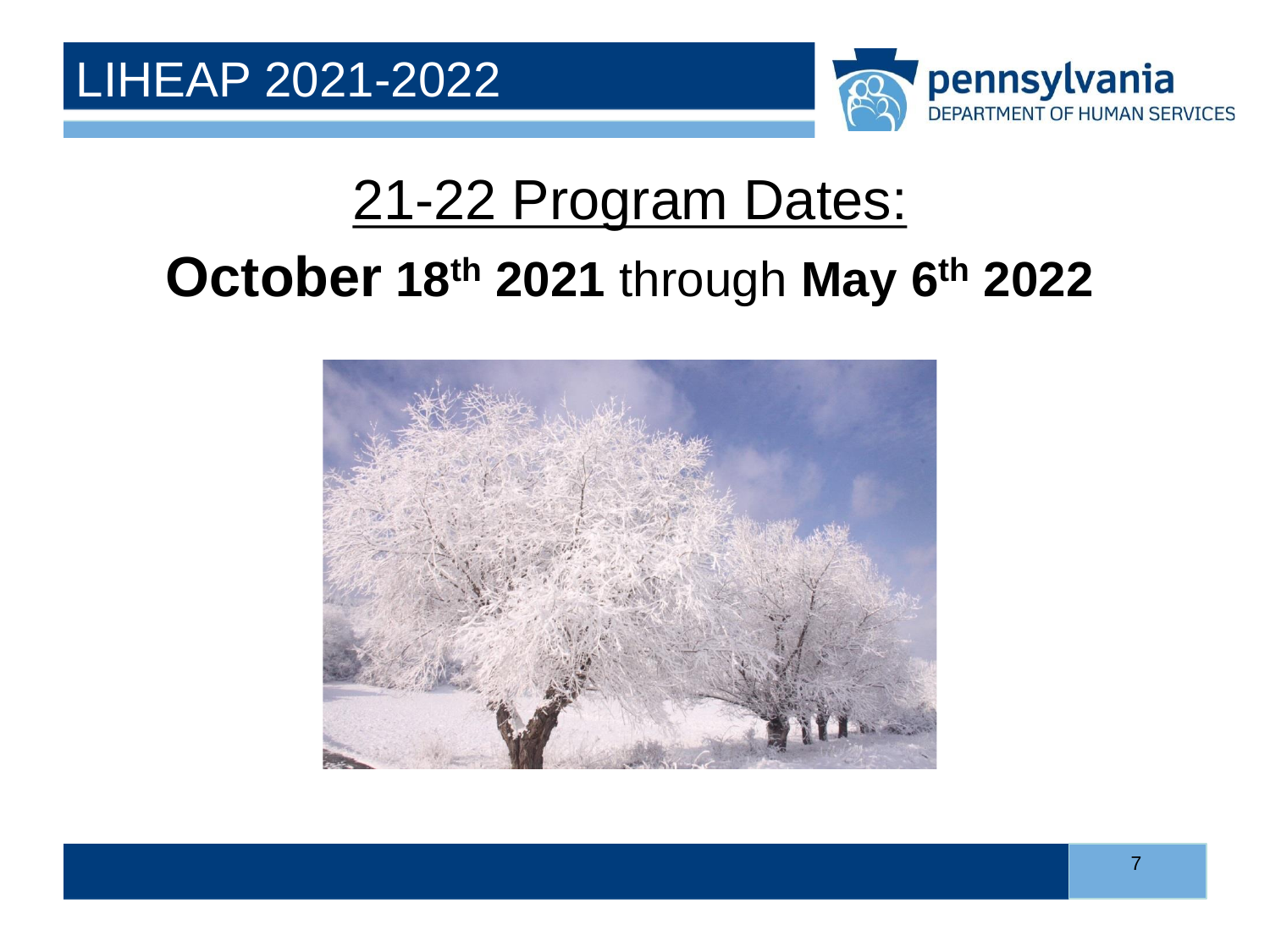![](_page_7_Picture_1.jpeg)

#### **LIHEAP Cash & Crisis Income Limits:**

| <b>Household Size</b>              | Limit (150% FPIG) |
|------------------------------------|-------------------|
| 1 person                           | \$19,320          |
| 2 persons                          | \$26,130          |
| 3 persons                          | \$32,940          |
| 4 persons                          | \$39,750          |
| 5 persons                          | \$46,560          |
| 6 persons                          | \$53,370          |
| 7 persons                          | \$60,180          |
| 8 persons                          | \$66,990          |
| For each additional<br>person add: | \$6,810           |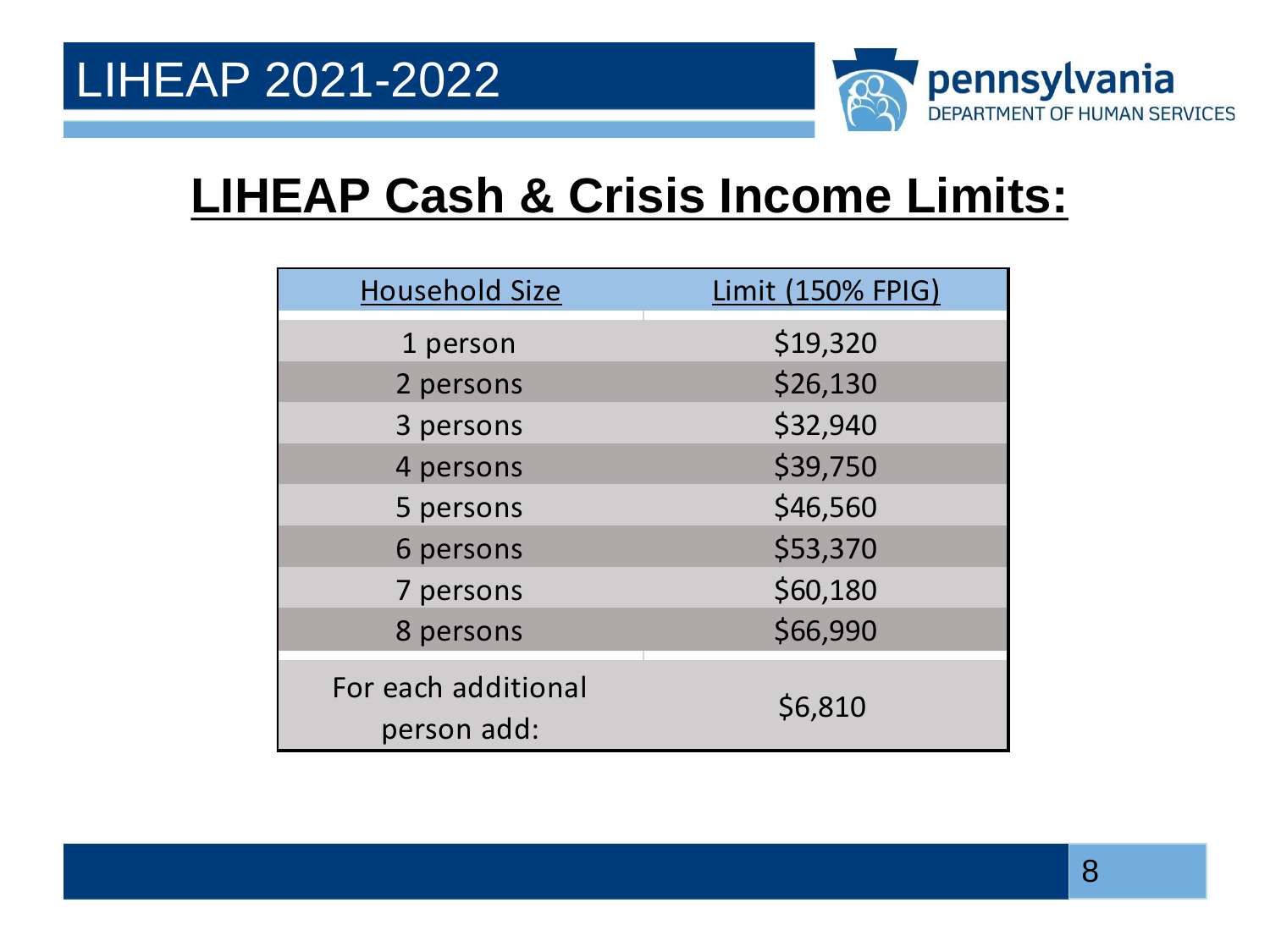![](_page_8_Picture_0.jpeg)

![](_page_8_Picture_1.jpeg)

## LIHEAP Cash

- A benefit to help offset winter heating costs
- Grants range from \$500 to \$1500
- In most cases the benefit is sent directly to a participating utility or fuel vendor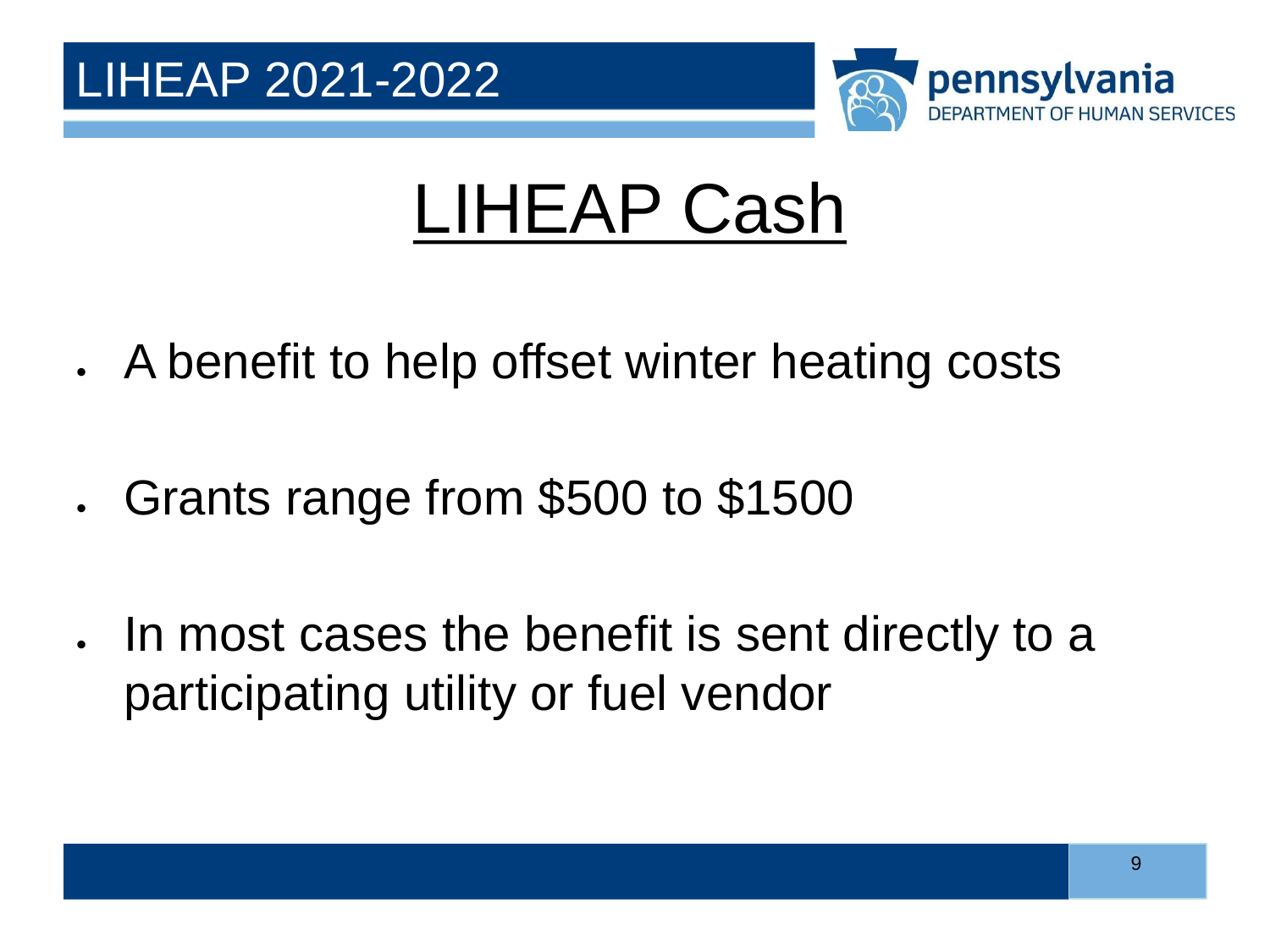![](_page_9_Picture_0.jpeg)

![](_page_9_Picture_1.jpeg)

## LIHEAP Crisis

- For home-heating emergencies
- Benefits from \$25 to \$1200
- No application needed if the household was already approved for LIHEAP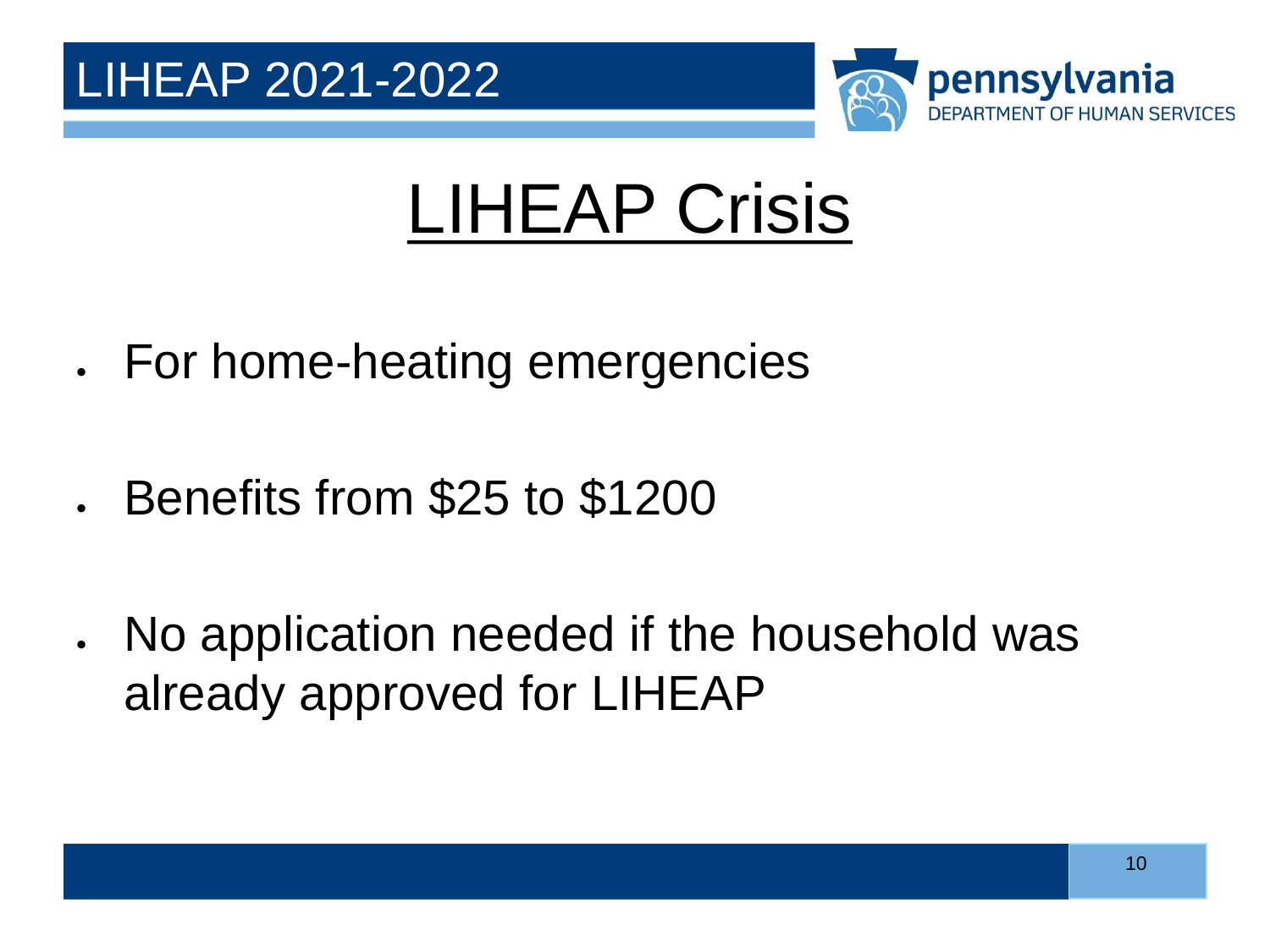#### LIHEAP 2021-2022

![](_page_10_Picture_1.jpeg)

| <b>The Contract Contract Contract Contract</b> | How to Apply<br>$\begin{array}{lll} \mbox{elementability of a } & \mbox{otherwise} \ \mbox{a} \ \mbox{a} \ \mbox{a} \ \mbox{a} \ \mbox{b} \ \mbox{c} \ \mbox{c} \ \mbox{c} \ \mbox{c} \ \mbox{c} \ \mbox{d} \ \mbox{c} \ \mbox{d} \ \mbox{e} \ \mbox{d} \ \mbox{e} \ \mbox{e} \ \mbox{e} \ \mbox{e} \ \mbox{e} \ \mbox{e} \ \mbox{e} \ \mbox{e} \ \mbox{e} \ \mbox{e} \ \mbox{e} \ \mbox{e} \ \mbox{e}$<br>we channel state were<br><b>HENRICK ROLL BURGERS</b><br>an programo de solvitorei a<br>para al pago de anongia<br>2021-22 APPLICATION FOR THE LOW INCOME HOME ENERGY ASSISTANCE PROGRAM (LIHEAP)<br>To apply for Energy Assistance, you must complete all questions front and back and sign at the red "X". Be sure your correct and complete name and address is<br>entered below. If incorrect, cross out and PRINT correctly in space provided below.<br>YOU CAN ALSO APPLY ONLINE AT WWW.COMPASS.STATE.PA.US BEGINNING SEPTEMBER 13, 2021.                                                                                                                                                                                                                                                                                                                                                                                                                                                                                                                                                                                                                                                                                                                                                                                                                                                                                                                                                                                                                                                                                                                                                                                                                                                                                                                                                                                                            | MAIL |
|------------------------------------------------|----------------------------------------------------------------------------------------------------------------------------------------------------------------------------------------------------------------------------------------------------------------------------------------------------------------------------------------------------------------------------------------------------------------------------------------------------------------------------------------------------------------------------------------------------------------------------------------------------------------------------------------------------------------------------------------------------------------------------------------------------------------------------------------------------------------------------------------------------------------------------------------------------------------------------------------------------------------------------------------------------------------------------------------------------------------------------------------------------------------------------------------------------------------------------------------------------------------------------------------------------------------------------------------------------------------------------------------------------------------------------------------------------------------------------------------------------------------------------------------------------------------------------------------------------------------------------------------------------------------------------------------------------------------------------------------------------------------------------------------------------------------------------------------------------------------------------------------------------------------------------------------------------------------------------------------------------------------------------------------------------------------------------------------------------------------------------------------------------------------------------------------------------------------------------------------------------------------------------------------------------------------------------------------------------------------------------------------------------------------------|------|
|                                                | <b>YOUR NAME AND ADDRESS</b><br>Your county assistance office address<br>DHS USE ONLY<br>Use this COMPASS registration number<br>to apply online at www.compass.state.pa.us.<br>$\Box$ CRISIS $\Box$ CASH<br>If you do not understand these instructions, contact your local county assistance office.<br><b>Will Secondary Market</b><br>Please complete this section for the head of household.<br>*Use the codes from page 2 to help provide the details<br>Name (Include Last, First Middle Initial)<br>dal Security Numbe<br>ome Address (Include Street, Apt. Number, City, State & ZIP Code+4)<br>iling Address if different (Include Street, Apt. Number, City, State & ZIP Code+4)<br>County You Live In<br><b>Marital Status'</b><br>one Numbe<br>tace (Optional)<br><b>Imicity (Optional)*</b><br>If you are currently receiving Cash, Medical Assistance, or SNAP benefits, may we use the income you have on file? [7] Yes [7] No<br>□ Rejected □ Approved<br>Do you read, write and understand English?  L Yes  L No If no, what language?<br>Are You:<br>Renting with heat included<br>Renting subsidized housing/Section 8 housing with heat included<br>Renting with heat not included<br>Renting subsidized housing/Section 8 housing with heat not included<br>An unrelated roomer<br>An owner or are you buying your home Other:<br>If heat is included in your rent, attach a note from your landlord stating that heat is included and what type of heat is used.<br>What is your main heating source? Choose the type of energy that heats your home or is being used if your main heating<br>source is not working. Attach a copy of your last bill or a statement from a utility or fuel dealer stating the type of fuel and that you<br>are accepted as a customer<br>Electric Fuel Oil   Coal   Natural Gas   Kerosene   Propane or Bottled Gas   Blended Fuel   Wood/Other<br>Do you need electricity to run your main heating source (secondary heat)? Yes No<br>Which utility company or fuel dealer do you want to receive your LIHEAP grant? Write their name and address, and<br>your account information.<br>Name of Utility Company or Fuel Dealer<br>count Number<br>ddress (Indude Street, City, State & ZIP Code+4)<br><b>Vame on Account</b><br><b>COMPASS</b><br>TUHEAP<br>CLICK. APPLY. BENEFIT.<br>HSEA 1.1 6/21<br>Page 1 |      |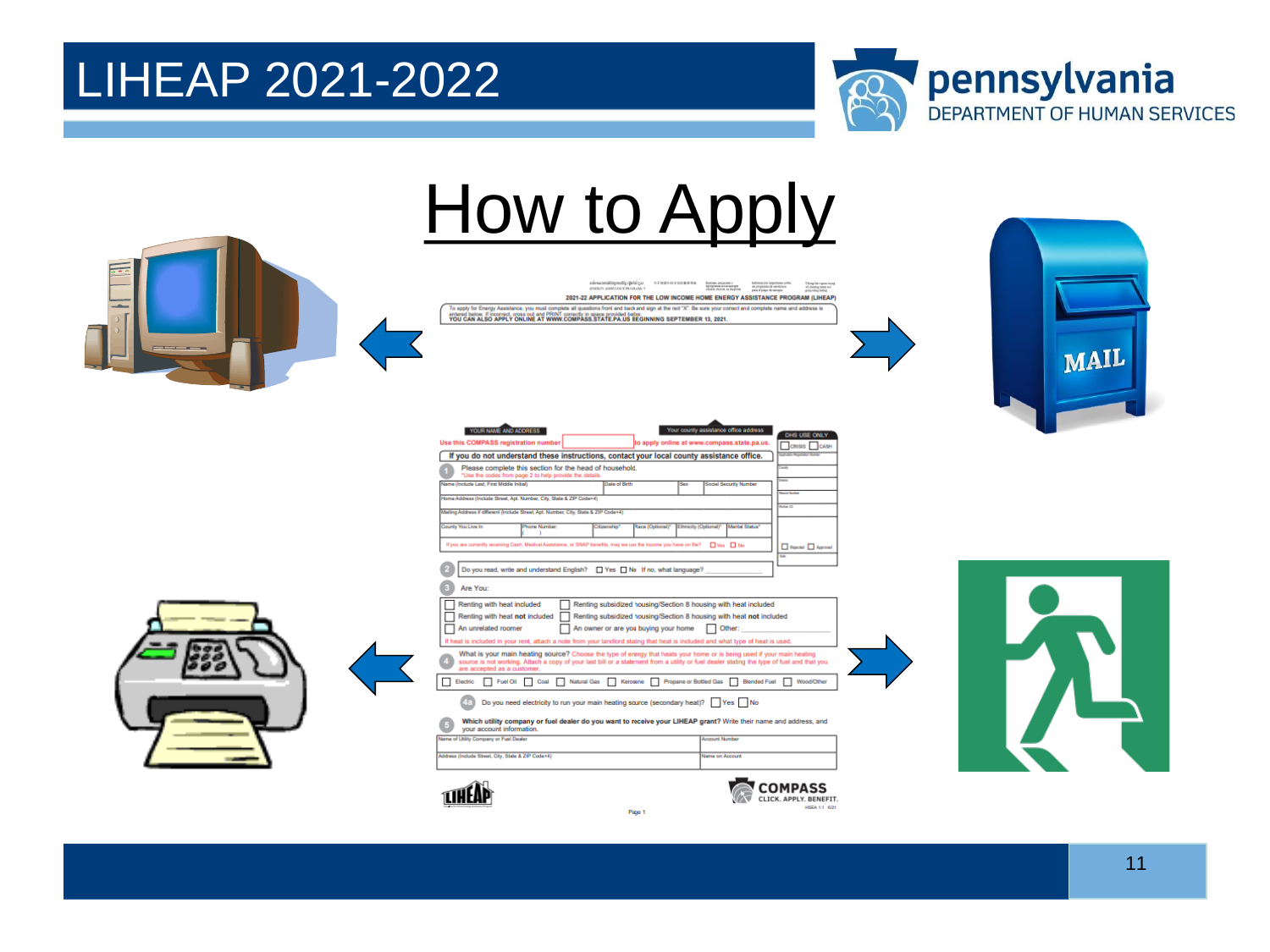![](_page_11_Picture_1.jpeg)

### Application Process

- 1. The application is reviewed to determine if it is complete.
- 2. Verification is requested from the applicant if needed.
- 3. The applicant has 15 days to provide the verification.

![](_page_11_Picture_6.jpeg)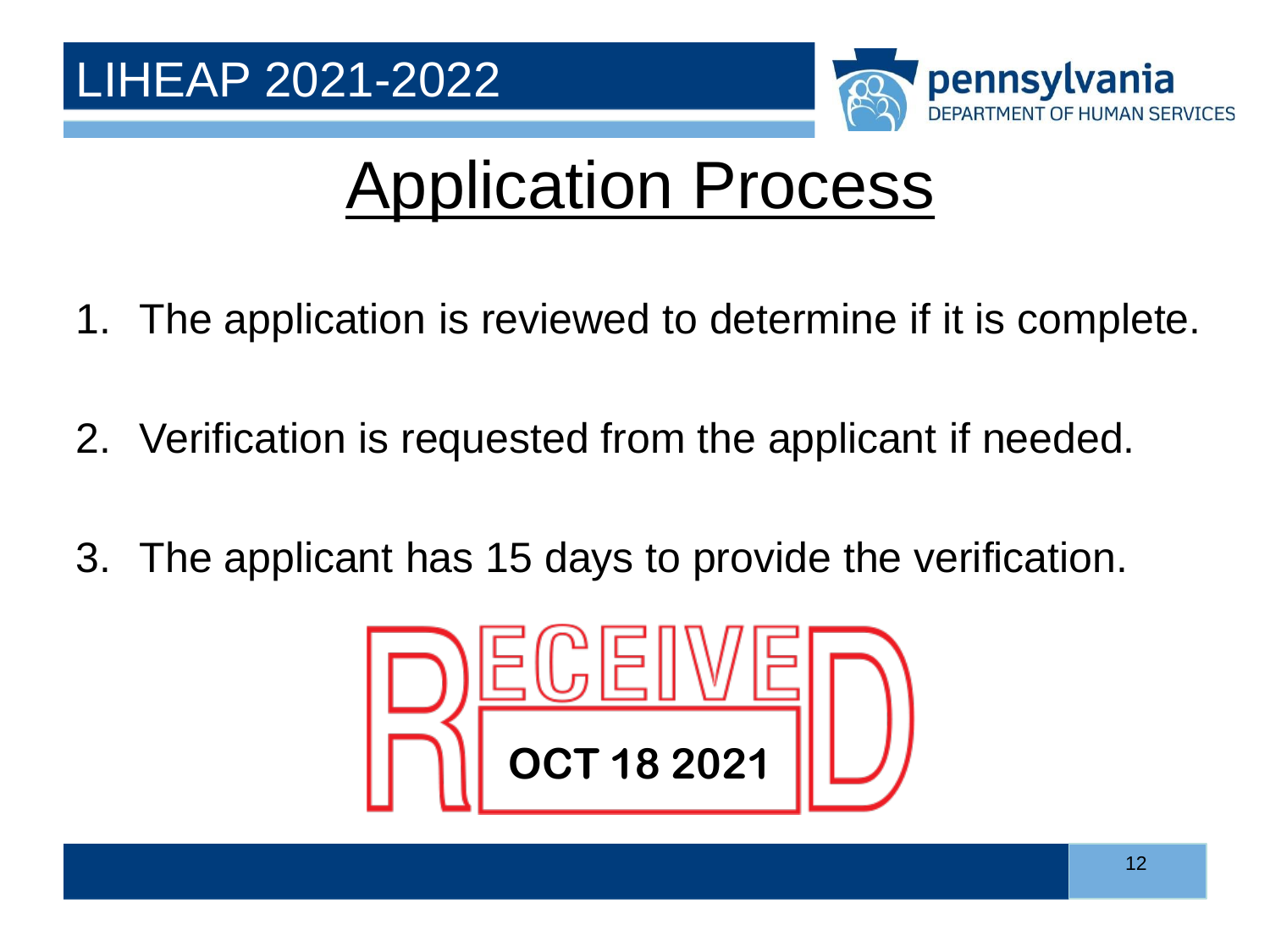![](_page_12_Picture_1.jpeg)

### Application Process (continued)

- 4. The application is approved or rejected within 30 days of receipt.
- 5. The applicant receives a notice explaining the eligibility decision.

| Notice ID: 9001241035   C:2051<br>Pnkyi Pnkyi<br><b>Liheap August Release</b><br>Do Not Use<br>Mechanicsburg, PA 17011<br>Mail Date: 08/15/2018<br>Record ID: 03/7927130<br>The Department of Human Services (DHS) is writing to you about your Low-Income Home Energy Assistance Program<br>(LIHEAP) benefits.<br>Low-Income Home Energy Assistance Program (LIHEAP)<br>You qualify for a LIHEAP Cash Benefit:<br>- \$788.00 will be sent to TEST UTILITY COMPANY on August 22, 2018.<br>- This is a one-time only payment for the 2018-2019 heating season.<br>If you do not agree with this decision, fill out the enclosed Fair Hearing form and mail or give it to your caseworker. It must<br>be postmarked or received on or before September 14, 2018.<br>We determined your countable annual income, representing 12 months (08/2017 - 07/2018), to be \$1,920.00.<br>The income limit to qualify is \$30,630,00.<br>LIHEAP funds in your account with your fuel dealer and/or utility provider must be used by June 30 of the next LIHEAP<br>program year or they will be returned to DHS. | <b>OFFICE OF INCOME MAINTENANCE</b><br><b>COMPASS: The fast and easy</b><br>way to apply for benefits<br>www.compass.state.pa.us |
|------------------------------------------------------------------------------------------------------------------------------------------------------------------------------------------------------------------------------------------------------------------------------------------------------------------------------------------------------------------------------------------------------------------------------------------------------------------------------------------------------------------------------------------------------------------------------------------------------------------------------------------------------------------------------------------------------------------------------------------------------------------------------------------------------------------------------------------------------------------------------------------------------------------------------------------------------------------------------------------------------------------------------------------------------------------------------------------------------|----------------------------------------------------------------------------------------------------------------------------------|
|                                                                                                                                                                                                                                                                                                                                                                                                                                                                                                                                                                                                                                                                                                                                                                                                                                                                                                                                                                                                                                                                                                      |                                                                                                                                  |
|                                                                                                                                                                                                                                                                                                                                                                                                                                                                                                                                                                                                                                                                                                                                                                                                                                                                                                                                                                                                                                                                                                      |                                                                                                                                  |
|                                                                                                                                                                                                                                                                                                                                                                                                                                                                                                                                                                                                                                                                                                                                                                                                                                                                                                                                                                                                                                                                                                      |                                                                                                                                  |
|                                                                                                                                                                                                                                                                                                                                                                                                                                                                                                                                                                                                                                                                                                                                                                                                                                                                                                                                                                                                                                                                                                      |                                                                                                                                  |
|                                                                                                                                                                                                                                                                                                                                                                                                                                                                                                                                                                                                                                                                                                                                                                                                                                                                                                                                                                                                                                                                                                      |                                                                                                                                  |
|                                                                                                                                                                                                                                                                                                                                                                                                                                                                                                                                                                                                                                                                                                                                                                                                                                                                                                                                                                                                                                                                                                      |                                                                                                                                  |
|                                                                                                                                                                                                                                                                                                                                                                                                                                                                                                                                                                                                                                                                                                                                                                                                                                                                                                                                                                                                                                                                                                      |                                                                                                                                  |
| <b>Income Details</b>                                                                                                                                                                                                                                                                                                                                                                                                                                                                                                                                                                                                                                                                                                                                                                                                                                                                                                                                                                                                                                                                                |                                                                                                                                  |
| This is the monthly income based on what you told us and/or information we got from other data sources. Allowable<br>deductions and expenses may be different for each program.                                                                                                                                                                                                                                                                                                                                                                                                                                                                                                                                                                                                                                                                                                                                                                                                                                                                                                                      |                                                                                                                                  |
| <b>Member</b><br><b>Source</b>                                                                                                                                                                                                                                                                                                                                                                                                                                                                                                                                                                                                                                                                                                                                                                                                                                                                                                                                                                                                                                                                       | 07/2018                                                                                                                          |
| <b>PNKYI PNKYI</b>                                                                                                                                                                                                                                                                                                                                                                                                                                                                                                                                                                                                                                                                                                                                                                                                                                                                                                                                                                                                                                                                                   | <b>GEHGE</b><br>\$200.00                                                                                                         |
|                                                                                                                                                                                                                                                                                                                                                                                                                                                                                                                                                                                                                                                                                                                                                                                                                                                                                                                                                                                                                                                                                                      | <b>Total Income</b><br>\$200.00                                                                                                  |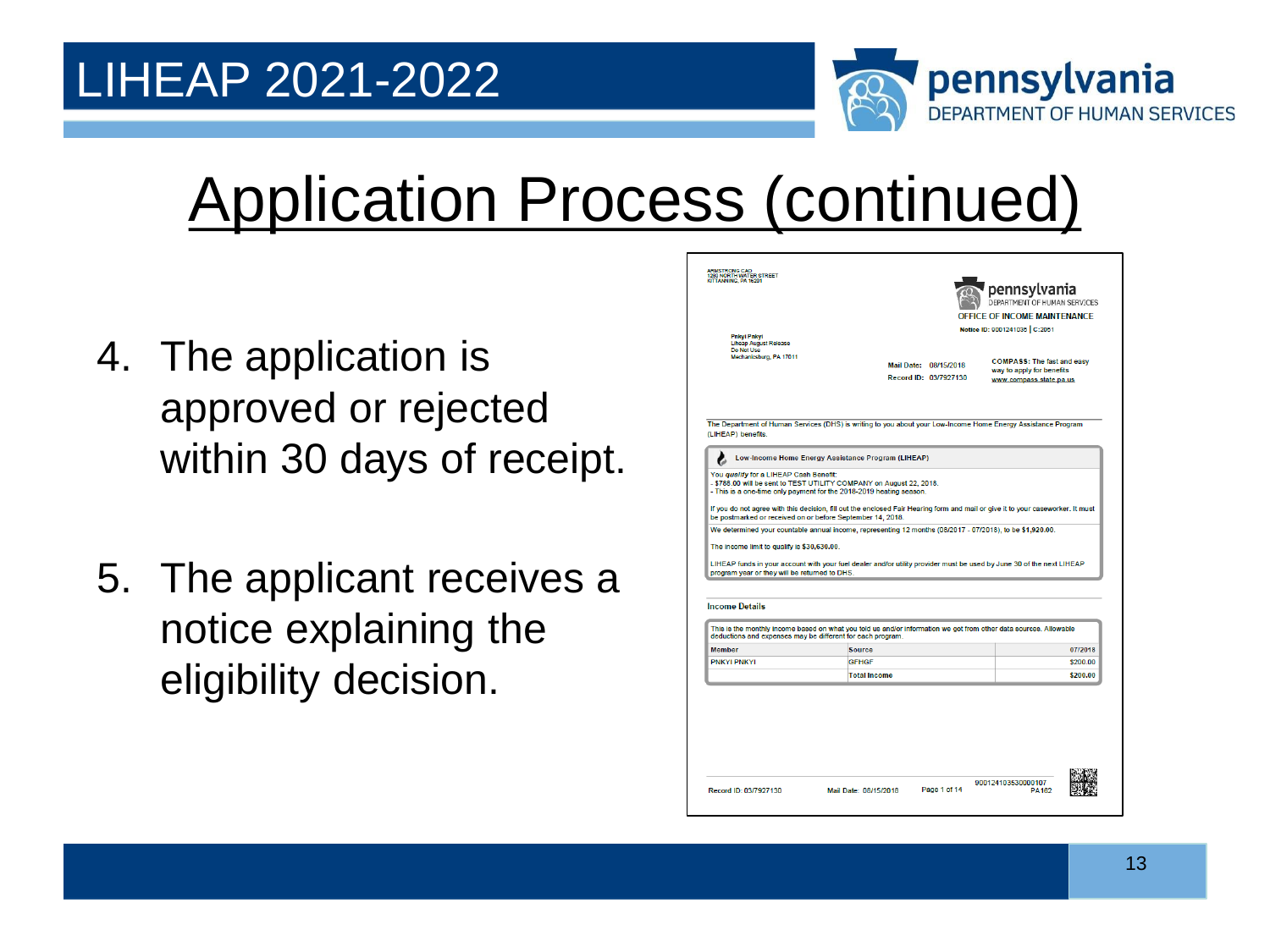![](_page_13_Picture_1.jpeg)

# Client Contact Information

- LIHEAP Client Hotline
	- **1-866-857-7095**
- COMPASS
	- [www.compass.state.pa.us](http://www.compass.state.pa.us/)
- LIHEAP Website
	- [https://www.dhs.pa.gov/Services/Assistance/Pages/LIHEA](https://www.dhs.pa.gov/Services/Assistance/Pages/LIHEAP.aspx) P.aspx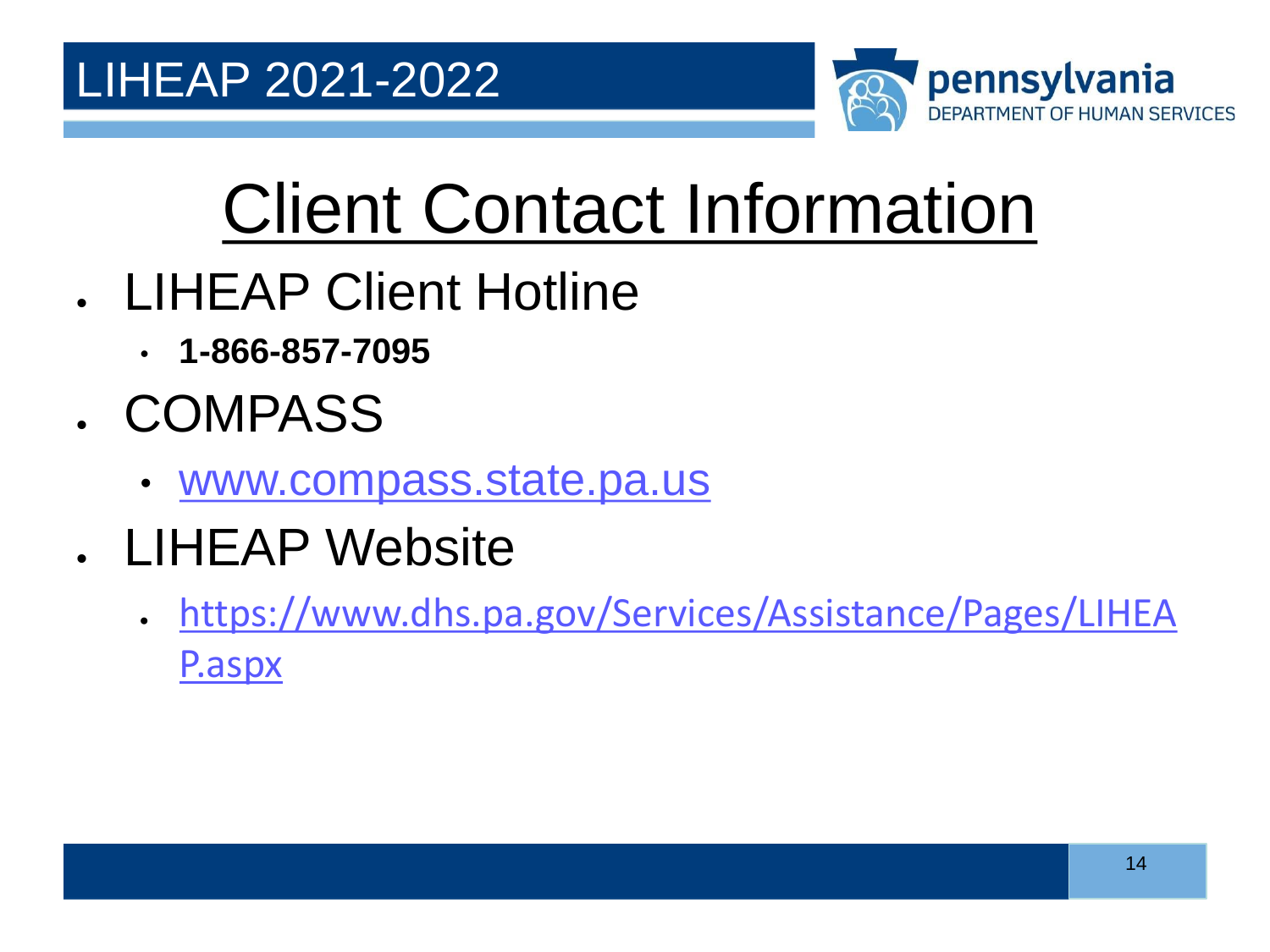![](_page_14_Picture_1.jpeg)

#### Vendor Contact Information

- LIHEAP Vendor Helpline
	- 1-877-537-9517
- Vendor Mailbox
	- [RA-LIHEAPVendors@pa.gov](mailto:RA-LIHEAPVendors@pa.gov)
- LIHEAP Vendor Website
	- [https://www.dhs.pa.gov/providers/Providers/Pag](https://www.dhs.pa.gov/providers/Providers/Pages/LIHEAP-Vendors.aspx) es/LIHEAP-Vendors.aspx